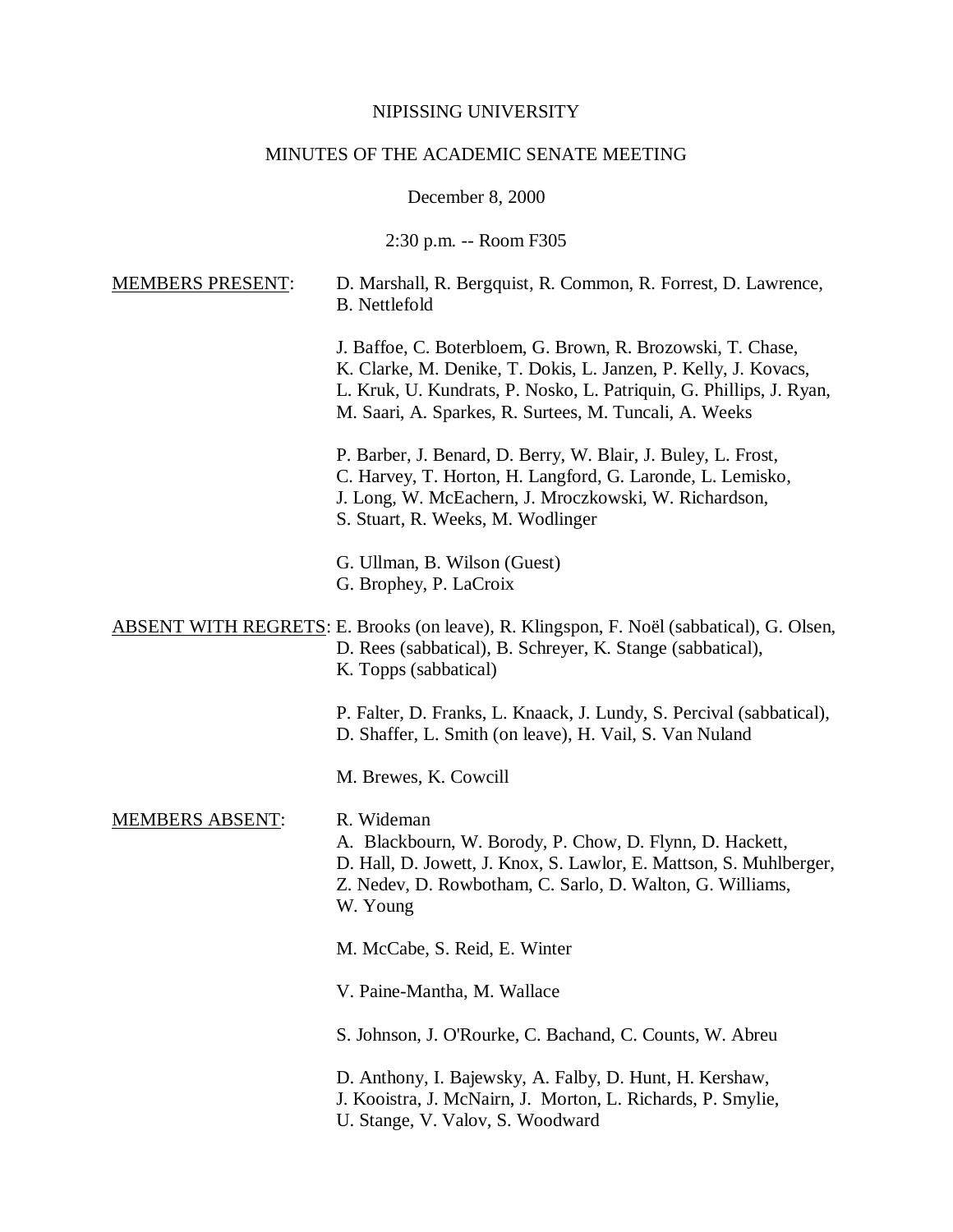> MOTION #1: Moved by R. Surtees, seconded by J. Mroczkowski that the minutes of the regular meeting of the Academic Senate dated November 10, 2000 be adopted. CARRIED

## ANNOUNCEMENTS

Dr. Marshall announced that he had presented a brief, on behalf of COU, to the Standing Committee on General Government opposing Bill 132. A Quality Assessment Board is yet to be established. Dr. Marshall explained that a request had been made to remove a clause that would allow any college to proceed to become a university without legislation. This was denied, and the act will not be changed; it is expected that it will be approved before Christmas. The President commented on the fortitude necessary for the Ontario system to maintain a distinction between universities and colleges.

Dr. Marshall reported that he had attended roundtable discussions pertaining to the Investing in Students Task Force and it is uncertain what recommendations will be forthcoming from the report. He also spoke about the Access to Students initiative and the extensive lobbying campaign over the past two months to inform MPPs of issues facing the universities. The President gave an update of the negotiations of the Working Group on Increased Capacity and discussions focussing on how the government will respond and support system growth. It is anticipated that some information will be announced in the May budget regarding the funding of Ontario universities over 3-5 years.

Dr. Marshall stated that the budget process had begun with an analysis and examination of all possible revenue sources. A stable enrolment is projected for Arts and Science and 50 additional students are anticipated for Education based upon the government's offer of full funding. The President stated that the budgetary process will assume a 2% grant increase. Dr. Marshall wished everyone a joyful and safe holiday season and a marvelous 2001.

Dr. Forrest announced interviews for two candidates seeking the position of Director of Nursing. He stated also that he would share the sabbatical reports at the Board of Governors meeting. The Dean's Search Committee has short-listed four candidates; interviews have been scheduled for January 11, 15, 17 & 19. Dr. Forrest stated that Search Committees are engaged for Computer Science and Psychology. Interviews will occur in December and January for positions within the School of Business and Economics. Dr. Forrest informed Senate that the grading practice and standards report was discussed at the recent Arts and Science Council meeting. A report on chairs and departments will be discussed next semester. The Dean announced that the Academic Planning Committee had approved a three-year limited term position in Computer Science and a tenure track position in Biology. He stated that a proposed major in Fine Arts had also received APC approval for development in principle.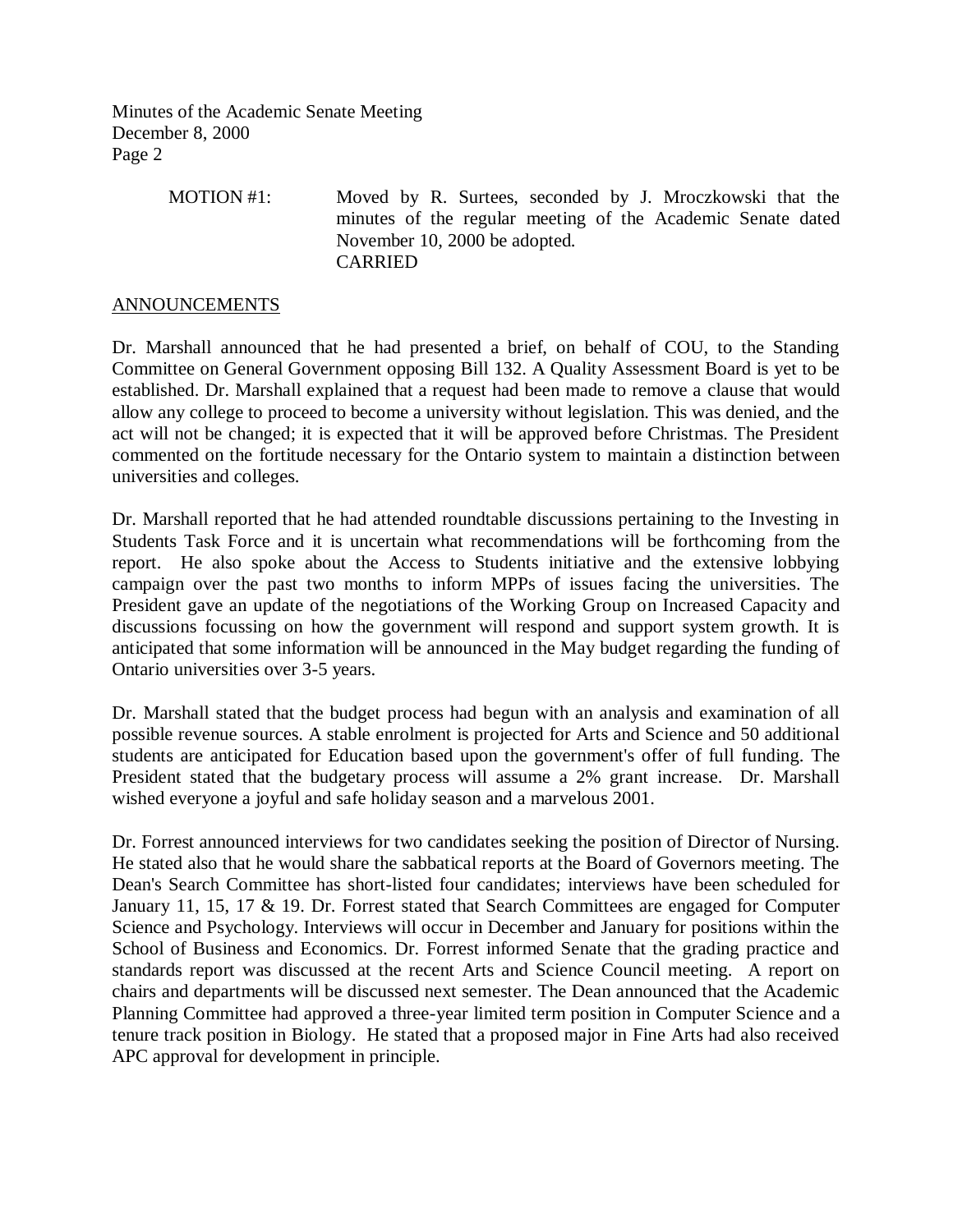Dr. Common informed Senate of the four Search Committees underway in the Faculty of Education. Public presentations will be scheduled the week of December 11-15.

The students reported that 300 signatures had been received in response to a letter writing campaign opposing Bill 132. Faculty involvement was encouraged with regard to two new initiatives planned for 2001 including a program with Big Brothers/Big Sisters as well as a literacy program in conjunction with Frontier College.

University Curriculum Committee

| <b>MOTION #2:</b> | Moved by D. Lawrence, seconded by H. Langford that the Report<br>of the University Curriculum Committee dated November 10, 2000<br>be received.<br><b>CARRIED</b>                                                |
|-------------------|------------------------------------------------------------------------------------------------------------------------------------------------------------------------------------------------------------------|
| MOTION #3:        | Moved by D. Lawrence, seconded by M. Wodlinger that the<br>Curriculum Committee recommend to Senate the following<br>courses as an omnibus motion to the Senate approved list of<br>courses. Details as follows: |
|                   | EDUC 1012E NCAP Primary Methods I                                                                                                                                                                                |
|                   | EDUC 1022E NCAP Junior Methods I                                                                                                                                                                                 |
|                   | EDUC 1011E Child Development                                                                                                                                                                                     |
|                   | EDUC 1021E Language Arts I                                                                                                                                                                                       |
|                   | EDUC 1031E Native Culture and Heritage                                                                                                                                                                           |
|                   | <b>EDUC 1041E Behaviour Management Support</b>                                                                                                                                                                   |
|                   | <b>EDUC 1010E NCAP Practicum I</b>                                                                                                                                                                               |
|                   | <b>EDUC 1110E NSEAP Practicum</b>                                                                                                                                                                                |
|                   | <b>EDUC 1112E NSEAP Methods I</b>                                                                                                                                                                                |
|                   | EDUC 1122E NSEAP Methods II                                                                                                                                                                                      |
|                   | EDUC 2011E NCAP Primary Methods II                                                                                                                                                                               |
|                   | EDUC 2021E NCAP Junior Methods II                                                                                                                                                                                |
|                   | EDUC 2012E NCAP II Special Education I                                                                                                                                                                           |
|                   | EDUC 2061E Computers I                                                                                                                                                                                           |
|                   | EDUC 2041E Language Arts II                                                                                                                                                                                      |
|                   | <b>EDUC 2051E Mathematics</b>                                                                                                                                                                                    |
|                   | EDUC 2031E Physical Education I                                                                                                                                                                                  |
|                   | <b>EDUC 2010E NCAP Practicum II</b>                                                                                                                                                                              |
|                   | <b>EDUC 2110E NSEAP Practicum II</b>                                                                                                                                                                             |
|                   | EDUC 3011E NCAP Primary Methods III                                                                                                                                                                              |
|                   | EDUC 3021E NCAP Junior Methods III                                                                                                                                                                               |
|                   | EDUC 3102E NCAP III Special Education II                                                                                                                                                                         |
|                   | EDUC 3061E Computers in the Classroom                                                                                                                                                                            |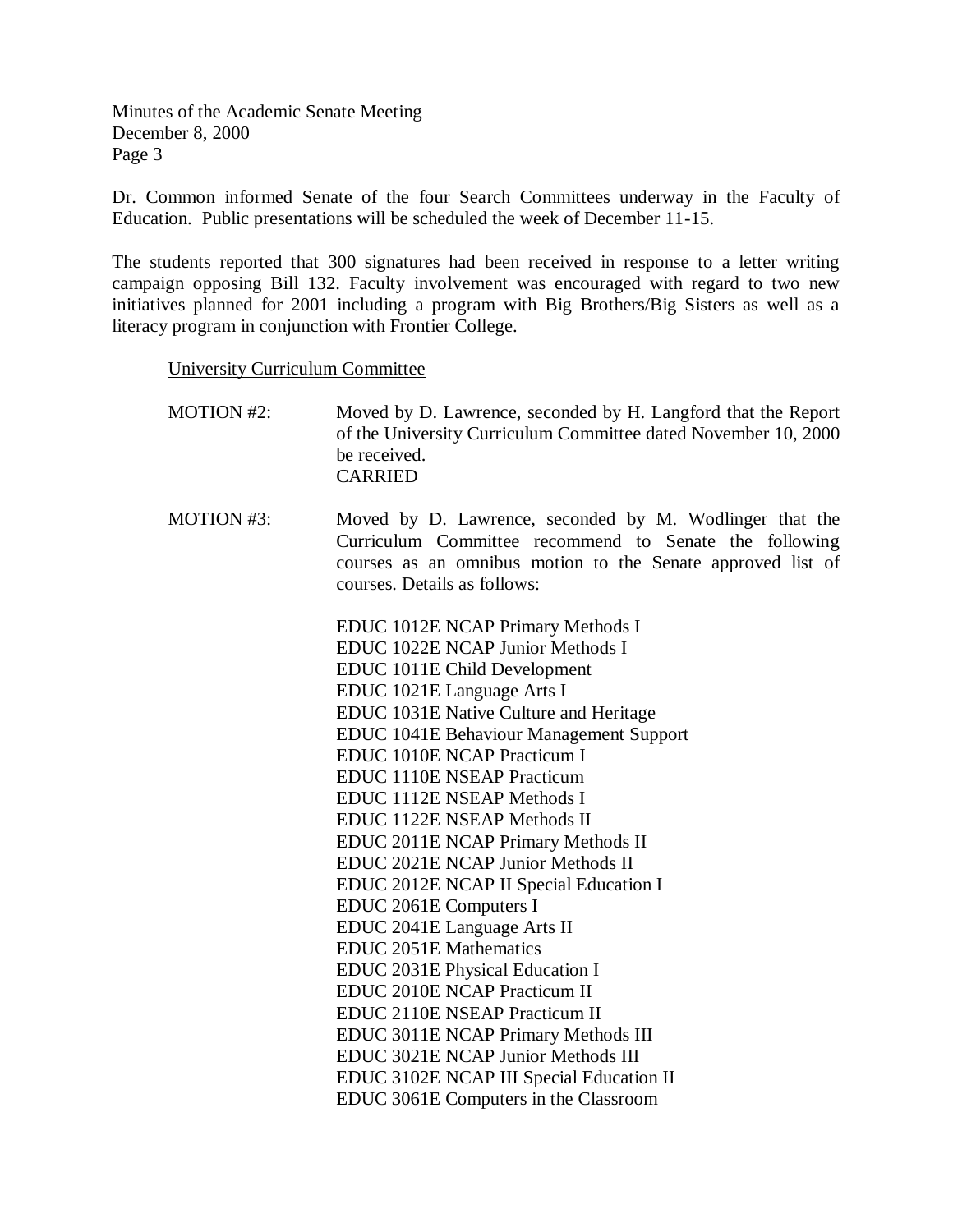> EDUC 3051E Music and Drama EDUC 3041E Children's Literature EDUC 3031E Physical Education II EDUC 2111E NSEAP Methods III EDUC 2121E NSEAP Methods IV EDUC 2112E NSEAP Special Ed: Learning Disabilities and the Inclusive Classroom EDUC 3112E NSEAP Special Education Behaviour EDUC 3122E NSEAP III Special Ed: The Slow Learner EDUC 3114E NSEAP III Practicum CARRIED

- MOTION #4: Moved by D. Lawrence, seconded by J. Buley that the Senate document entitled "Senate Academic Regulations and Policies, September 2000" be amended in Section 46.00, by changing the name of the Native Classroom Assistant Certificate Program to the Native Classroom Assistant Diploma Program and adding Section 46.50, namely the Native Special Education Assistant Diploma Program, as outlined on pages 65 to 74 of the Curriculum Committee Report dated November 10, 2000. CARRIED
- MOTION #5: Moved by D. Lawrence, seconded by A. Sparkes that the Senate document entitled "Senate Academic Regulations and Policies, September 2000" be amended to add BIOL 3567E - Ethnobotany. CARRIED
- MOTION #6: Moved by D. Lawrence, seconded by L. Kruk that the Senate document entitled "Senate Academic Regulations and Policies, September 2000" be amended to add BIOL 3066E - Flora of Northern Ontario. CARRIED

Library Committee

MOTION #7: Moved by G. Phillips, seconded by L. Kruk that the Report of the Library Committee dated November 1, 2000 be received. CARRIED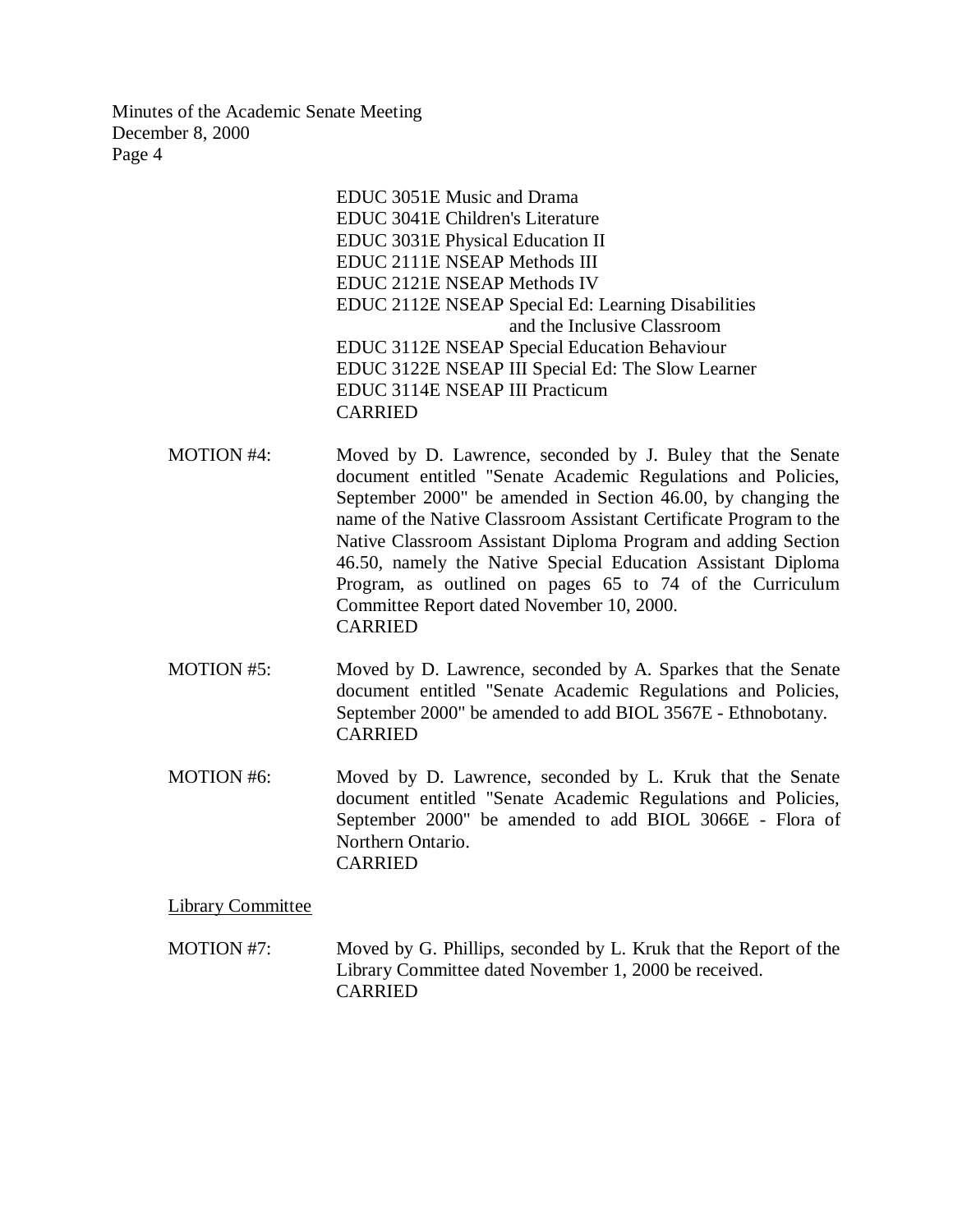Admissions, Promotions and Petitions Committee

- MOTION #8: Moved by D. Lawrence, seconded by L. Lemisko that the Report of the Admissions, Promotions and Petitions Committee dated November 27, 2000 be received. CARRIED
- MOTION #9: Moved by D. Lawrence, seconded by H. Langford that the Senate document entitled "Senate Academic Regulations and Policies, September 2000" be amended in Section 18.20 as follows:

Once admitted to this part-time program, students must complete it within 10 calendar years. CARRIED

MOTION #10: Moved by D. Lawrence, seconded by J. Long that the Senate document entitled "Senate Academic Regulations and Policies, September 2000" be amended by adding Section 2.05(h) as follows:

> Admission requirements for applicants from Ontario high schools consist of a minimum of 6 Grade 12 U and/or U/C courses, or 6 OAC courses, or a combination of OAC, grade 12 U or U/C courses including pre-requisite courses as outlined in Appendix '1'. OAC and U or U/C courses used in combination cannot be repetitive in content. CARRIED

University Research Council

MOTION #11: Moved by M. Wodlinger, seconded by J. Long that the Report of the University Research Council dated November 10, 2000 be received. CARRIED

## REPORTS OF REPRESENTATIVES ON OTHER BODIES

Senator Kundrats provided a verbal report of the recent activities of the Alumni Association. He stated that members had been selected to serve on various subcommittees including Governance, Constitution, Special Events, Chapter Formation and Communication. Following a retreat in the new year, a report will likely be prepared for distribution to Senate.